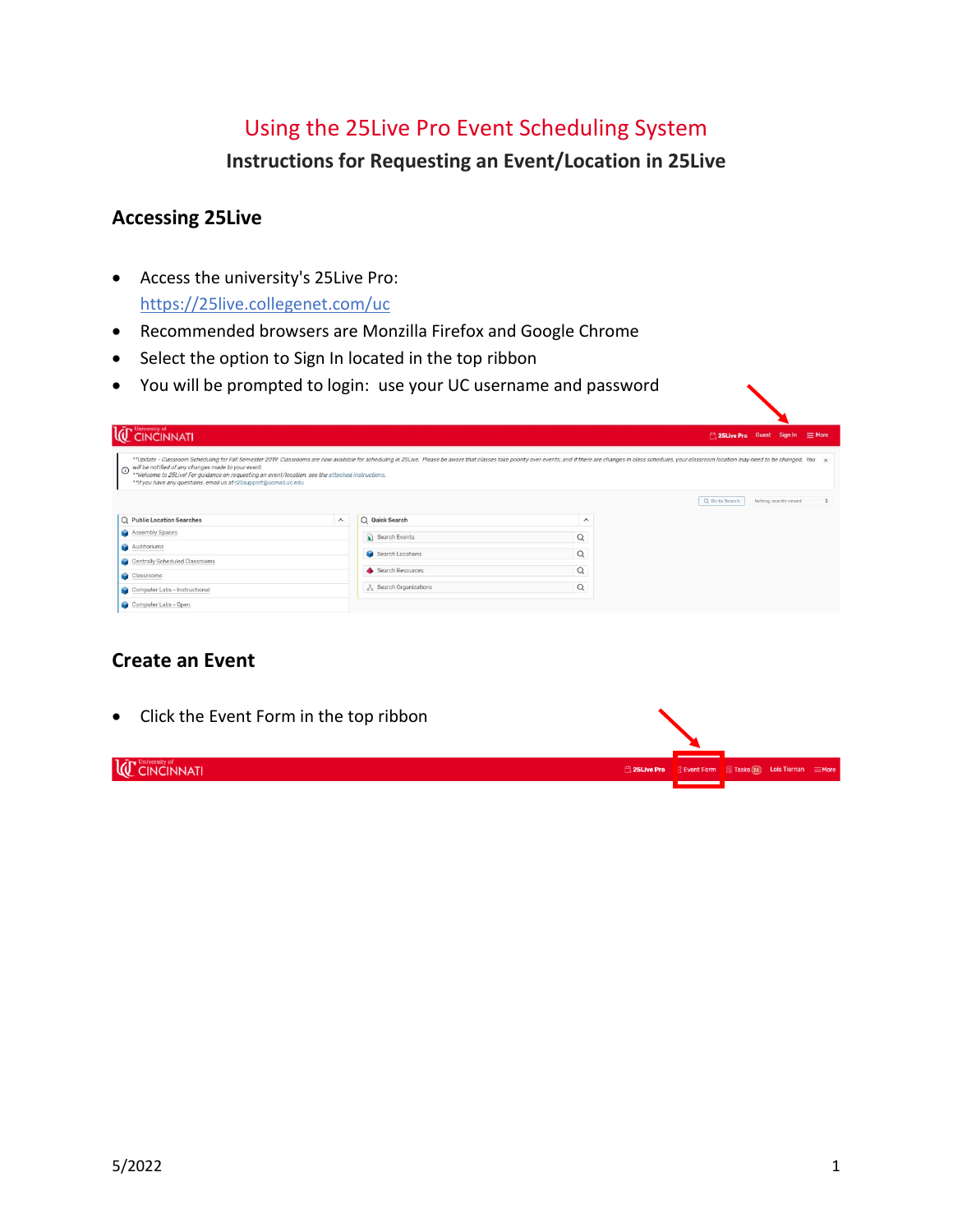# **Stepping through the Event Wizard**

- As you step through the Event Wizard, required fields are identified (by red asterisk in this document)
- Information for each field, can be accessed, by clicking on the  $\overline{O}$  next to the field name
- Events can only be entered through the end of the current academic year. In March of each year, the next academic year becomes available to enter events.
- On the left-hand side are hot links to the Event Wizard fields

**Event Name** Event Title for Published (Web) Calendars **Event Type** Sponsoring Organization for this Event Additional Organization for this Event **Expected Attendance Event Description** Date and Time Locations Resources **Attached Files** Comments **Terms and Conditions Create Another and Relate**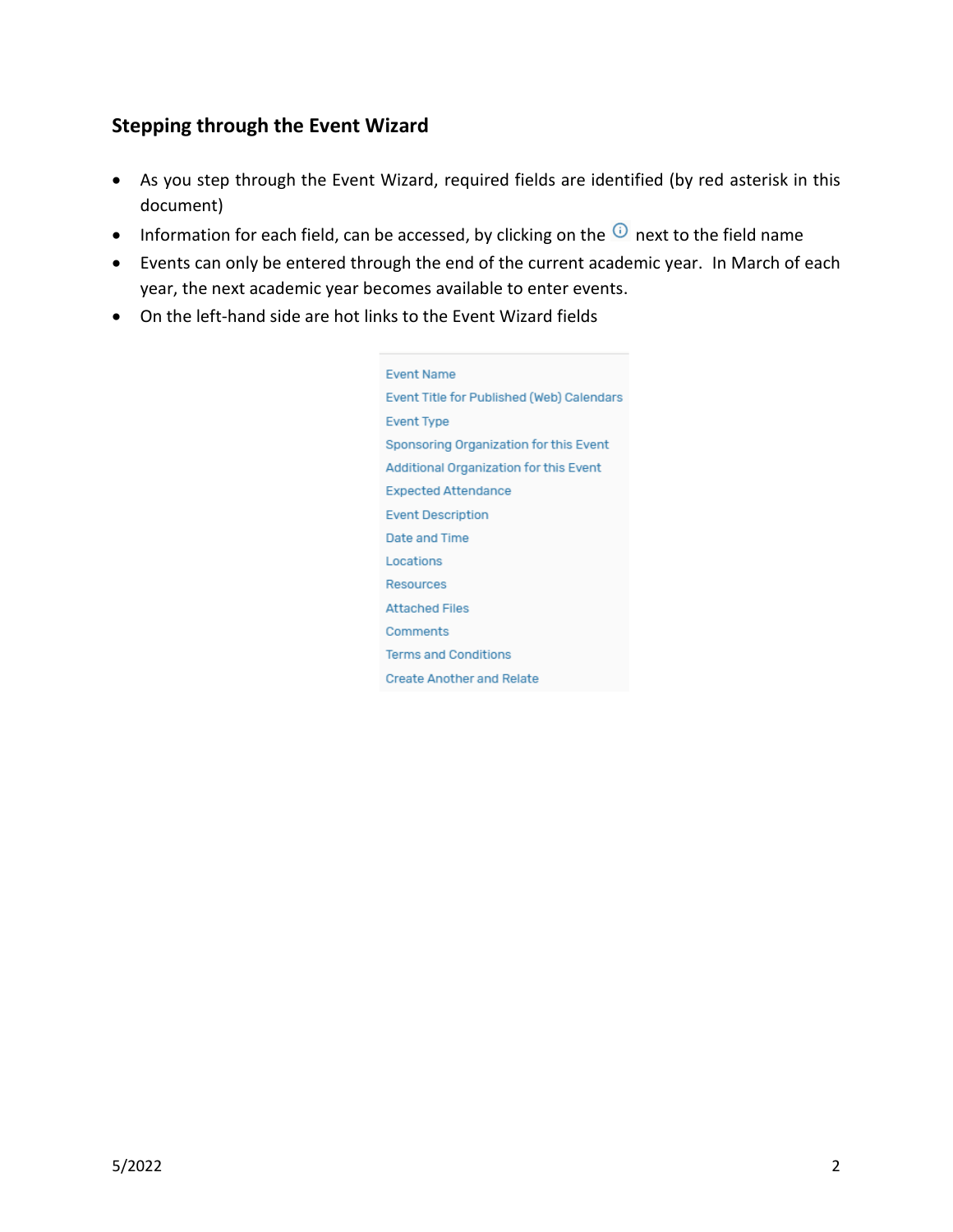#### **Start by entering the basic event information**

- \*Event Name Enter a name that clearly describes the event
- Event Title for Published (Web) Calendars The Event Title will replace the Event Name (above) on all published calendars on the University of Cincinnati website
- \*Event Type Select the Event Type that best describes the event
- \*Sponsoring Organization for this Event Use a key word to search for the organization responsible for the event
- Additional Organization for this Event Use a key word to search for any additional organization(s) that may be involved with the event
- \*Expected Attendance Enter the expected attendance for the event
- Event Description Enter additional information about the event. This information will be displayed on published calendars. Grammar, punctuation and clarity matter. The event description allows for formatting of your text, but it is recommended that you do not use these features.

| <b>This Event Wizard</b>                                                                                                                                       |
|----------------------------------------------------------------------------------------------------------------------------------------------------------------|
| is designed to collect the information needed to request meeting/event space on<br>campus. Please be as detailed as possible when submitting this information. |
| * All requests are subject to approval.                                                                                                                        |
| Your event is not considered confirmed until you receive a confirmation e-mail<br>from the location approver(s).                                               |
| Event Name - Required (i)                                                                                                                                      |
|                                                                                                                                                                |
| Event Title for Published (Web) Calendars<br>$\odot$                                                                                                           |
|                                                                                                                                                                |
| Event Type - Required (i)                                                                                                                                      |
| Select an item                                                                                                                                                 |
| <b>Sponsoring Organization for this Event</b> - Required                                                                                                       |
| ⋒                                                                                                                                                              |
| Search organizations v<br>Remove                                                                                                                               |
| Additional Organization for this Event (i)                                                                                                                     |
| EDIT                                                                                                                                                           |
| Expected Attendance - Required (i)                                                                                                                             |
|                                                                                                                                                                |
| Event Description (i)                                                                                                                                          |
| File $\star$<br>Format $\sim$<br>Tools $\sim$<br>$Insert \rightarrow$<br>View <del>▼</del>                                                                     |
| $A \rightarrow$ Font Family<br>Font Sizes<br>8<br>$\leftarrow$<br>⊻<br>o<br>в<br>I<br>$A \rightarrow$                                                          |
|                                                                                                                                                                |
|                                                                                                                                                                |
|                                                                                                                                                                |
| Æ                                                                                                                                                              |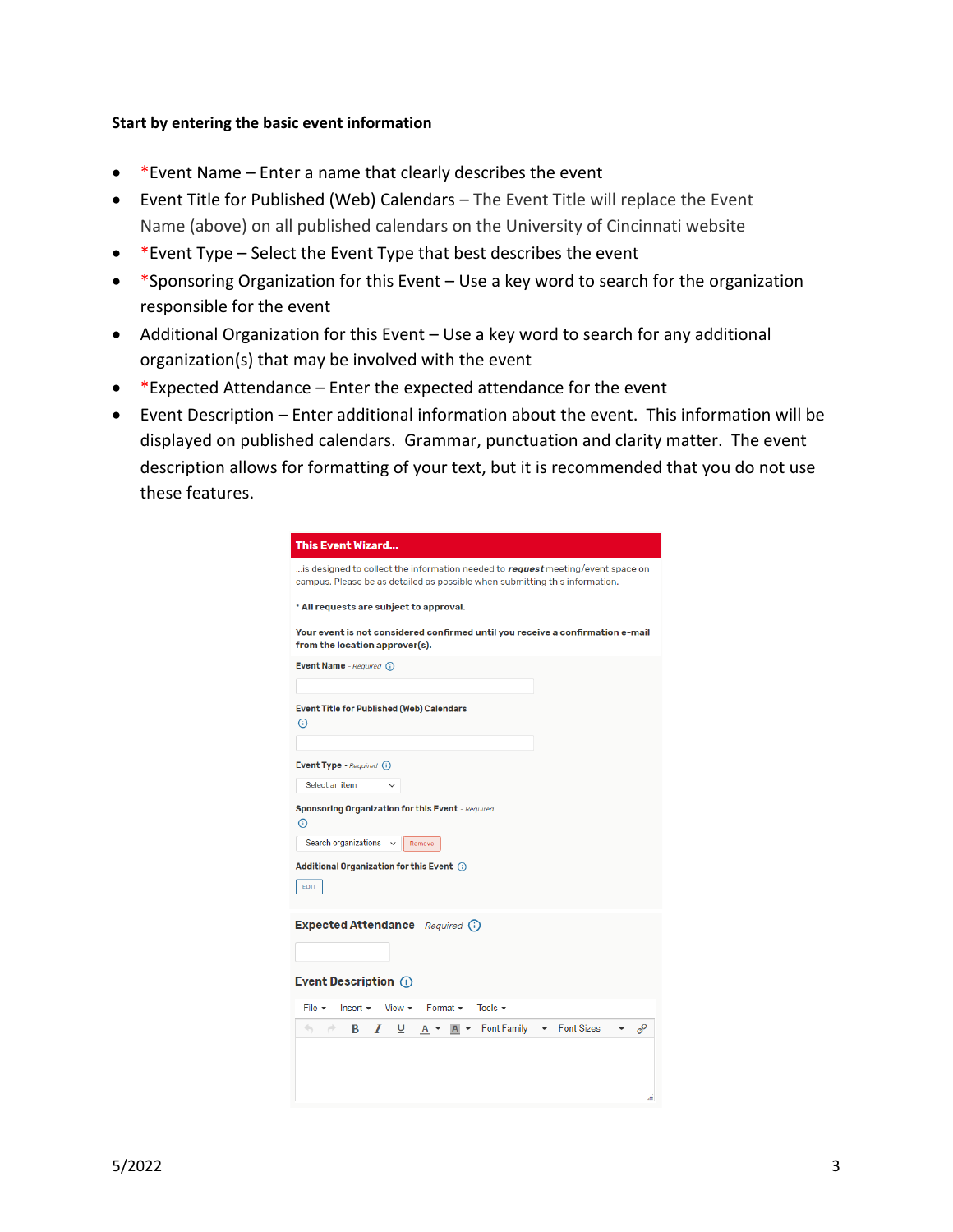#### **Enter Date(s) and Time**

- \*Date and Time Enter the first date of your event and the actual start and end times
- Additional Time Enter additional time if needed for setup or takedown by event organizer or for mingling before or after the event. The approver of the location will add additional set up time if needed for actual setup of the location.

| Mon Sep 16 2019                                                  |                                              |             |  |
|------------------------------------------------------------------|----------------------------------------------|-------------|--|
|                                                                  |                                              |             |  |
| $10:00$ am                                                       |                                              |             |  |
| To                                                               |                                              |             |  |
| $11:00$ am                                                       |                                              |             |  |
|                                                                  | ■ This event begins and ends on the same day |             |  |
|                                                                  |                                              |             |  |
| <b>Additional time</b>                                           |                                              |             |  |
|                                                                  |                                              |             |  |
| $\mathbf{0}$                                                     | $\Omega$                                     | $\Omega$    |  |
|                                                                  | <b>Hours</b>                                 | Minutes     |  |
|                                                                  |                                              |             |  |
| Pre-Event Time<br>Days<br><b>Post-Event Time</b><br>$\mathbf{0}$ | $\mathbf 0$                                  | $\mathbf 0$ |  |

#### **If your event has more than one occurrence**

- These occurrences must be at the same time for all days. If your event has multiple occurrences that happen at different times, create separate events for each time.
- If selecting ad hoc dates, select dates on the calendar
- If selecting a pattern, select Repeating Pattern and choose Ad hoc, Daily, Weekly or Monthly and enter additional information on the repeating pattern

|          | pattern for your event.  |                  |    |    |    | Click on the calendar below to add dates to your event or click the button below to select a date |
|----------|--------------------------|------------------|----|----|----|---------------------------------------------------------------------------------------------------|
|          | <b>Repeating Pattern</b> | September 2019   |    |    |    | $>$ $\gg$                                                                                         |
| くくく<br>s | м                        | т                | W  | т  | F  | s                                                                                                 |
| 01       | 02                       | 03               | 04 | 05 | 06 | 07                                                                                                |
| 08       | 09                       | 10 <sup>10</sup> | 11 | 12 | 13 | 14                                                                                                |
| 15       | 16                       | 17               | 18 | 19 | 20 | 21                                                                                                |
| 22       | 23                       | 24               | 25 | 26 | 27 | 28                                                                                                |
| 29       | 30                       | 01               | 02 | 03 | 04 | 05                                                                                                |
| 06       | 07                       | 08               | 09 | 10 | 11 | 12                                                                                                |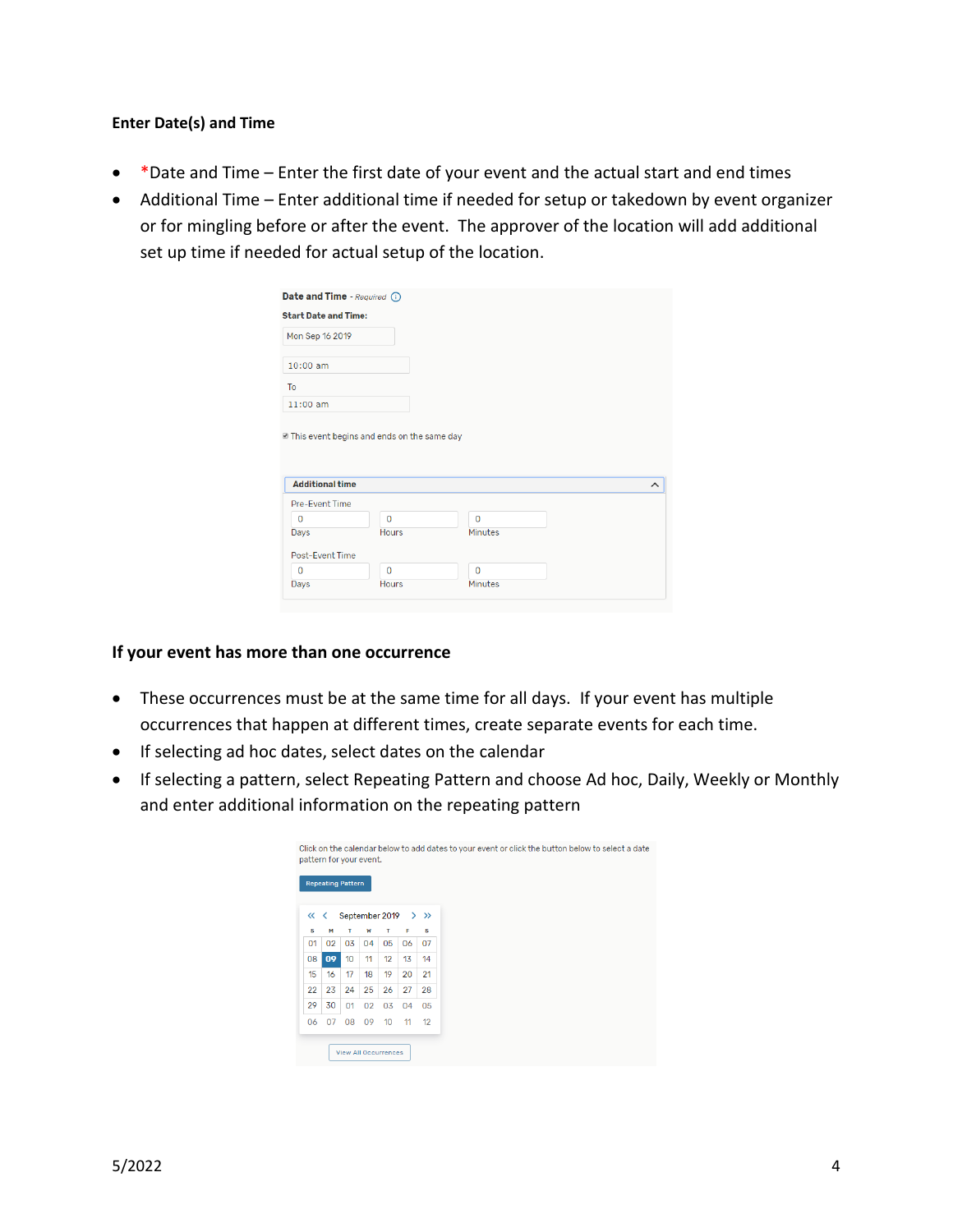## **Find and select locations**

- Search by location name, if you know the location you want for your event
- Search by Saved Searches and select Public Searches to search by a defined set of locations
- If Hide Locations with Conflicts is checked, only available locations will be shown
- If Enforce Headcount is checked, only locations that will accommodate your head count will be shown
- Request = available for all dates
- Request Available = available for some of the dates requested; click into Conflict Details to check date availability
- Unavailable = not available for any dates
- Request will assign for all dates
- Request Available will only assign date available
- If the Request Available location is needed for one date and the Request location is selected for the other date, remove unneeded locations

|                      | ■ Hide Locations with Conflicts ■ Enforce Headcount |                                                           |                                  |              |                         |
|----------------------|-----------------------------------------------------|-----------------------------------------------------------|----------------------------------|--------------|-------------------------|
|                      | Saved Searches (optional)                           | $\checkmark$                                              | 2925                             |              | $\times$                |
|                      |                                                     |                                                           | n Hinti Type :: to use SeriesQL. |              |                         |
| More Options $\sim$  |                                                     |                                                           |                                  |              | Reset<br><b>Search</b>  |
| Add                  | Name                                                | Title                                                     | Capacity                         | Availability | Conflict<br>Details     |
| Unavailable          | 2925CGD 107                                         | 2925 Campus<br>Green Drive 107<br>- Classroom             | 72                               | 0/2          | <b>Conflict Details</b> |
| Request              | 2925CGD 108                                         | 2925 Campus<br><b>Green Drive</b><br>$108 -$<br>Classroom | 44                               | 2/2          | None                    |
| Request<br>Available | 2925CGD 109                                         | 2925 Campus<br>Green Drive 109<br>- Classroom             | 72                               | 1/2          | <b>Conflict Details</b> |
| Unavailable          | 2925CGD 110                                         | 2925 Campus<br>Green Drive 110<br>- Classroom             | 60                               | 0/2          | <b>Conflict Details</b> |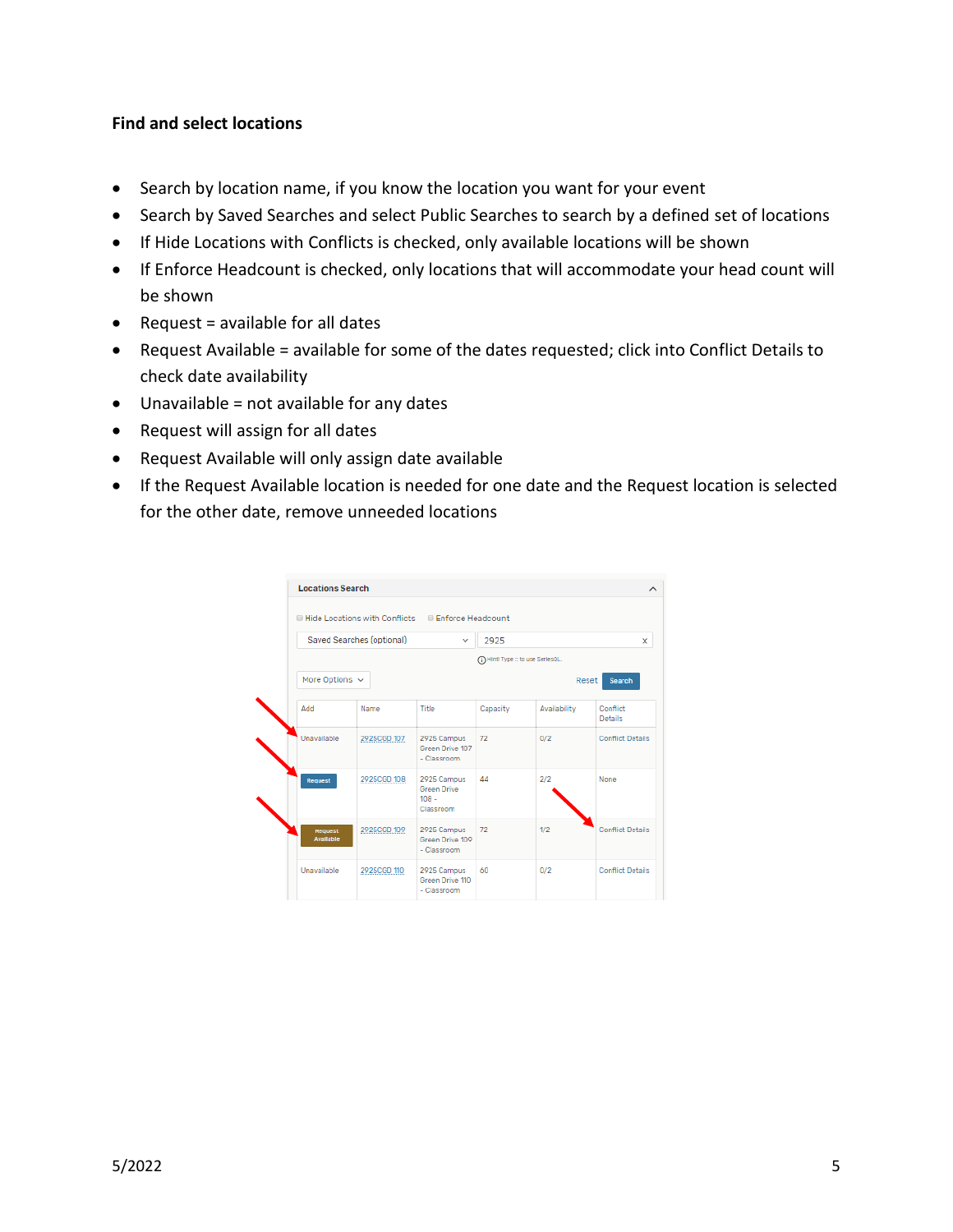• In the example below, 2925CGD 108 is requested for both dates; click on View Occurrences for 2925CGD 108 to remove the Sep 17 2019 date since 2925CGD 109 is assigned for that date

| <b>Add to favorites</b>    | 2925CGD 109                                             |  |  |
|----------------------------|---------------------------------------------------------|--|--|
|                            | Location Title: 2925 Campus Green Drive 109 - Classroom |  |  |
| Capacity: 72               |                                                         |  |  |
| Included dates:            |                                                         |  |  |
|                            |                                                         |  |  |
| Tue Sep 10 2019            |                                                         |  |  |
| Remove                     | <b>View Occurrences</b>                                 |  |  |
|                            |                                                         |  |  |
| 2925CGD 108                |                                                         |  |  |
| <b>Til Add a favorites</b> |                                                         |  |  |
|                            | Location Nie: 2925 Campus Green Drive 108 - Classroom   |  |  |
| Capacity: 44               |                                                         |  |  |
|                            |                                                         |  |  |

• Remove the Sep 17 2019 date by unselecting the date since 2925CBD 109 is requested for that date

| 2925CGD 108     |                   |           |          |              |             |                   | ×     |
|-----------------|-------------------|-----------|----------|--------------|-------------|-------------------|-------|
| Date            | Time              | Conflicts | Included | Instructions | Attendance  | Layout            |       |
| Set For All     |                   |           | B        |              | $\mathbb O$ |                   | ÷     |
| Tue Sep 10 2019 | 1:00 pm - 2:00 pm |           | ×        |              |             | $\div$<br>$As-Is$ |       |
| Tue Sep 17 2019 | 1:00 pm - 2:00 pm |           | ×        |              |             | ÷<br>$As-Is$      |       |
|                 |                   |           |          |              |             |                   | Close |

• To be sure all dates are requested correctly, click on Preview in bottom left corner; this view gives you a concise overview of your event

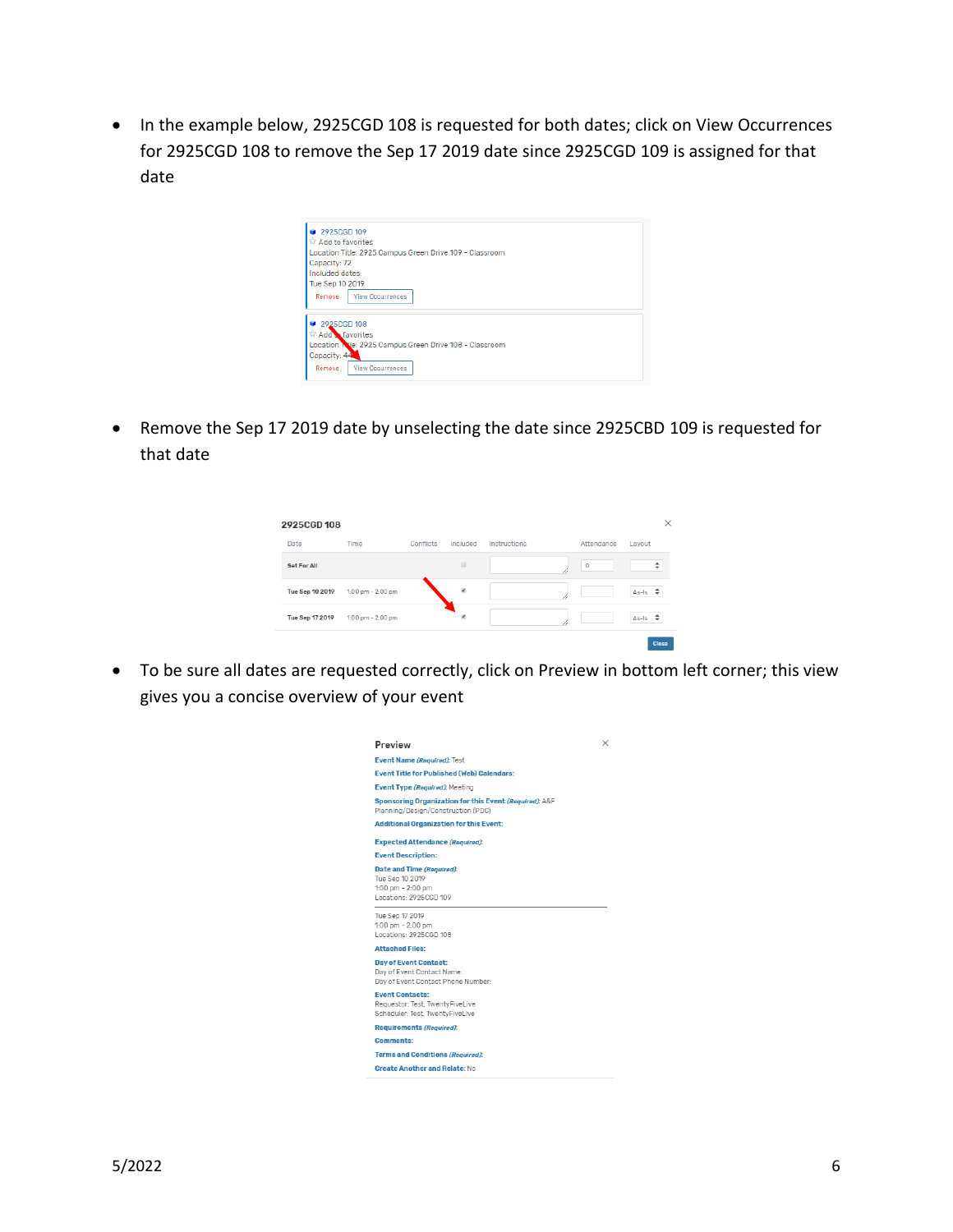#### **Find and select resources**

- At this time, the only resources available are related to:
	- TUC locations, which are scheduled by Conference and Event Services (resources with a room number noted are specific to that location)
	- DAAP resources only available for events in Alms, Aronoff, DAAP and Wolfson
	- LCB resources only available for events in Lindner Hall
	- Publish to calendar If you would like your event reviewed for publication to the university website calendar, choose the Calendar – University – Main Calendar

#### **Add or remove attached files**

• Upload any attachments pertaining to this event request here. Attachment examples – agenda for event, route for a race event, diagram for event location layout

| Resources <b>O</b><br><b>Resources Search</b> |                                             | ᄉ        |
|-----------------------------------------------|---------------------------------------------|----------|
| Saved Searches (optional)                     | <b>Search Resources</b><br>$\checkmark$     | $\times$ |
| More Options $\sim$                           | (1) Hinti Type :: to use SeriesQL.<br>Reset | Search   |
| Attached Files (i)                            |                                             |          |
| Choose File   No file chosen                  |                                             |          |

## **Select day of event contact for this event**

- \*Day of Event Contact Name Enter the name of the faculty, staff or student who will be at the event and responsible for the coordination of the event
- \*Day of Event Contact Phone Number Enter the above contact's cell phone number (preferred)

| Day of Event Contact (i)                           |  |
|----------------------------------------------------|--|
| * Day of Event Contact Name                        |  |
| Edit this custom attribute to add it to the event. |  |
| * Day of Event Contact Phone Number                |  |
|                                                    |  |
| Edit this custom attribute to add it to the event. |  |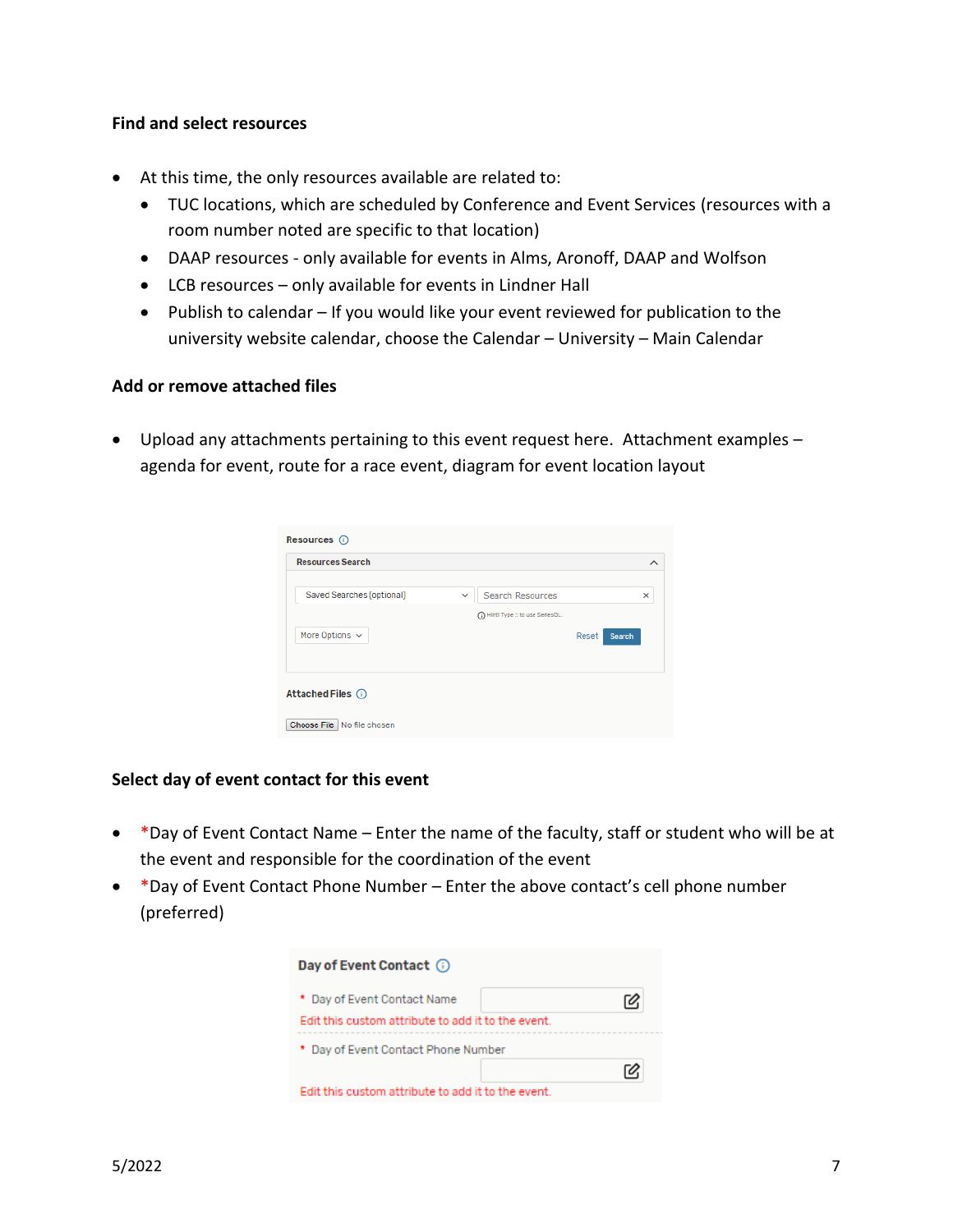## **Select contacts for this event**

- The Scheduler is the person (you) entering this request into 25Live, who will receive all communication regarding the event
- The Requestor is an additional contact for the event, who will be copied on all communication regarding the event
- The Scheduler and the Requestor may be the same person

| Event Contacts (i)   |                      |
|----------------------|----------------------|
| Requestor            | Scheduler            |
| Test, TwentyFiveLive | Test, TwentyFiveLive |
|                      |                      |

#### **Select requirements for this event**

- \*At least one of these requirements must be selected
- Select all requirements that apply to this event; add additional information in the comments section
- Public Safety will reach out to the event contact for further information if any of the first four requirements are checked. Failure to select requirements that are applicable to your event may lead to the suspension of your group's right to schedule events.

| Requirements - Required (i)                                                       |
|-----------------------------------------------------------------------------------|
| $\blacksquare$ Admission will be charged/donations solicited/items sold at event. |
| Comment                                                                           |
| Alcohol will be served/available at event.                                        |
| Comment                                                                           |
| $\Box$ Event will be open to the public (non-UC faculty, staff or students).      |
| Comment                                                                           |
| Non-UC speakers/groups will be part of event. LIST NAME/LINK BELOW.               |
| Comment                                                                           |
| $\blacksquare$ None of the above statements applies to this event.                |
| Comment                                                                           |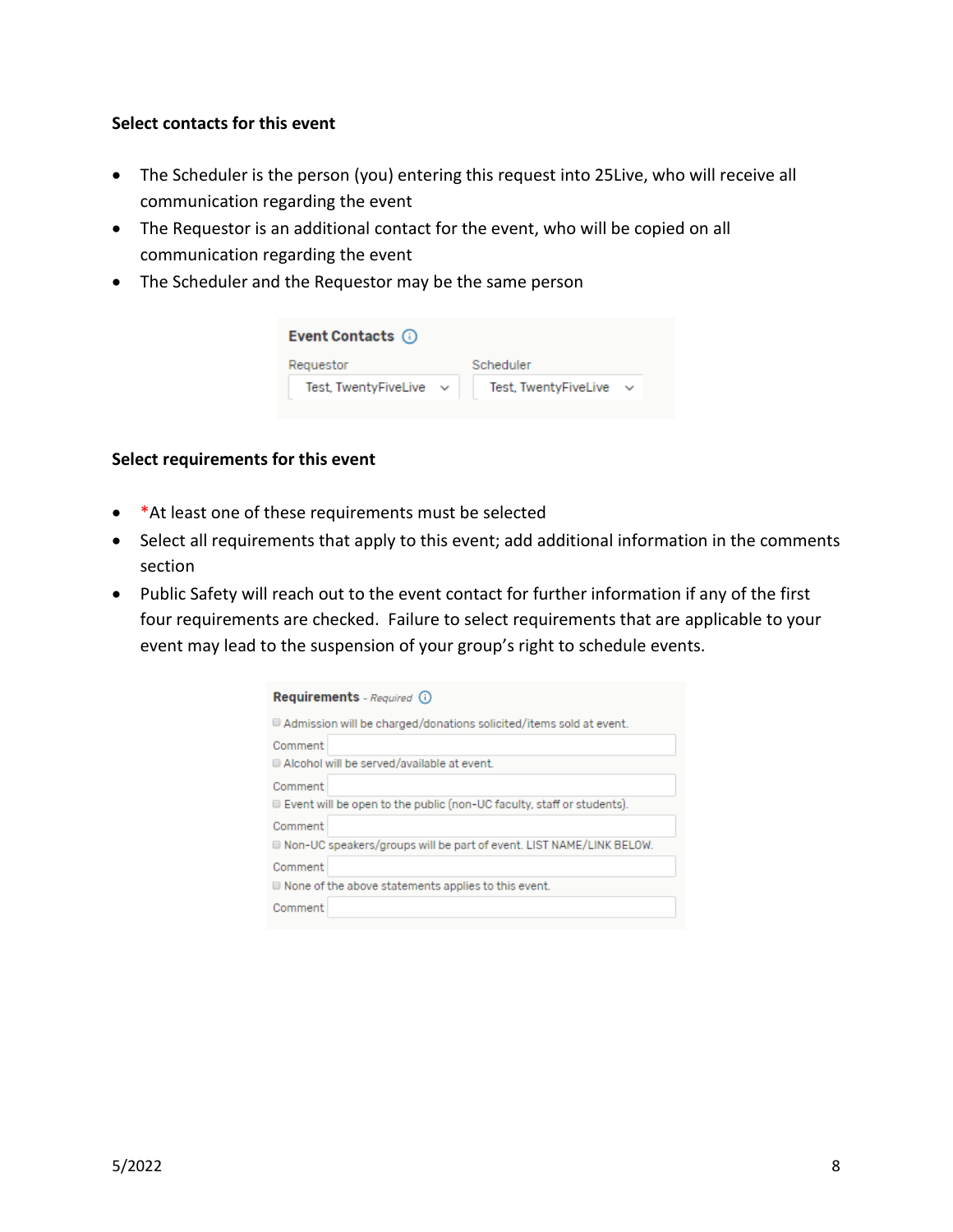# **Add additional comments and notes for this event**

• Use this field to provide additional instructions or event information

| Comments <b>to</b> |  |
|--------------------|--|
|                    |  |

# **Terms and Conditions**

• \*Read associated document and click I agree.

| <b>Terms and Conditions</b> - Required                                                                                                                                                    |
|-------------------------------------------------------------------------------------------------------------------------------------------------------------------------------------------|
| By selecting this, you agree to the University of Cincinnati's policies in regards to using university<br>spaces and resources.<br>UC's Use of Facilities Policy.<br><b>CES Agreement</b> |
| $\Box$ agree                                                                                                                                                                              |